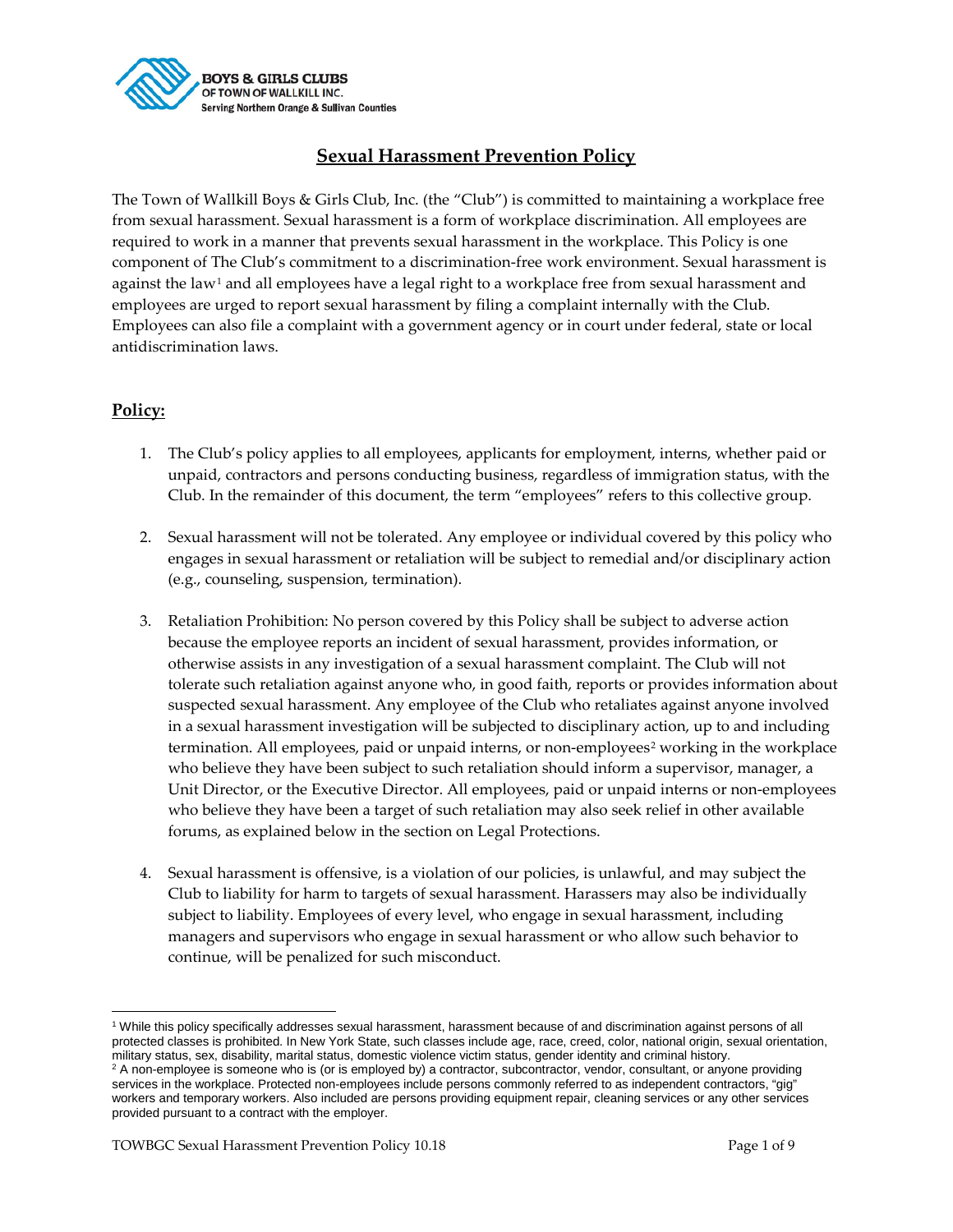

- 5. The Club will conduct a prompt and thorough investigation that ensures due process for all parties, whenever management receives a complaint about sexual harassment, or otherwise knows of possible sexual harassment occurring. The Club will keep the investigation confidential to the extent possible. Effective corrective action will be taken whenever sexual harassment is found to have occurred. All employees, including managers and supervisors, are required to cooperate with any internal investigation of sexual harassment.
- 6. All employees are encouraged to report any harassment or behaviors that violate this policy. The Club will provide all employees a complaint form for employees to report harassment and file complaints.
- 7. Managers and supervisors are **required** to report any complaint that they receive, or any harassment that they observe or become aware of, to a Unit Director or the Executive Director.
- 8. This policy applies to all employees, paid or unpaid interns, and non-employees and all must follow and uphold this policy. This policy must be provided to all employees and should be posted prominently in all work locations to the extent practicable (for example, in a main office, not an offsite work location) and be provided to employees upon hiring.

# **What Is "Sexual Harassment"?**

Sexual harassment is a form of sex discrimination and is unlawful under federal, state, and (where applicable) local law. Sexual harassment includes harassment on the basis of sex, sexual orientation, selfidentified or perceived sex, gender expression, gender identity and the status of being transgender.

Sexual harassment includes unwelcome conduct which is either of a sexual nature, or which is directed at an individual because of that individual's sex when:

- Such conduct has the purpose or effect of unreasonably interfering with an individual's work performance or creating an intimidating, hostile or offensive work environment, even if the reporting individual is not the intended target of the sexual harassment;
- Such conduct is made either explicitly or implicitly a term or condition of employment; or
- Submission to or rejection of such conduct is used as the basis for employment decisions affecting an individual's employment.

A sexually harassing hostile work environment includes, but is not limited to, words, signs, jokes, pranks, intimidation or physical violence which are of a sexual nature, or which are directed at an individual because of that individual's sex. Sexual harassment also consists of any unwanted verbal or physical advances, sexually explicit derogatory statements or sexually discriminatory remarks made by someone, which are offensive or objectionable to the recipient, which cause the recipient discomfort or humiliation, which interfere with the recipient's job performance.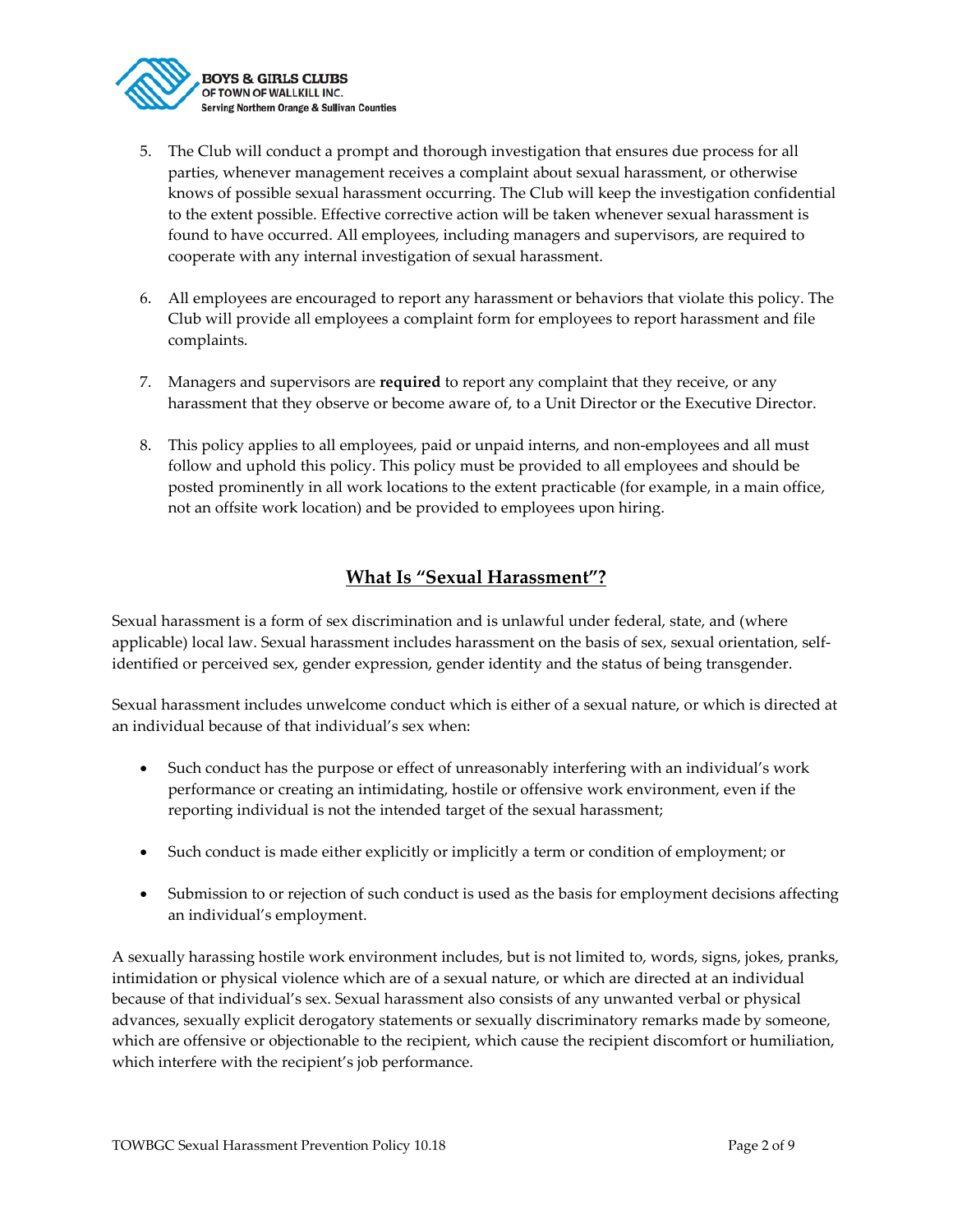

Sexual harassment also occurs when a person in authority tries to trade job benefits for sexual favors. This can include hiring, promotion, continued employment or any other terms, conditions or privileges of employment. This is also called "quid pro quo" harassment.

Any employee who feels harassed should report so that any violation of this policy can be corrected promptly. Any harassing conduct, even a single incident, can be addressed under this policy.

### **Examples of sexual harassment**

The following describes some of the types of acts that may be unlawful sexual harassment and that are strictly prohibited:

- Physical acts of a sexual nature, such as:
	- o Touching, pinching, patting, kissing, hugging, grabbing, brushing against another employee's body or poking another employee's body;
	- o Rape, sexual battery, molestation or attempts to commit these assaults.
- Unwanted sexual advances or propositions, such as:
	- o Requests for sexual favors accompanied by implied or overt threats concerning the target's job performance evaluation, a promotion or other job benefits or detriments;
	- o Subtle or obvious pressure for unwelcome sexual activities.
- Sexually oriented gestures, noises, remarks or jokes, or comments about a person's sexuality or sexual experience, which create a hostile work environment.
- Sex stereotyping occurs when conduct or personality traits are considered inappropriate simply because they may not conform to other people's ideas or perceptions about how individuals of a particular sex should act or look.
- Sexual or discriminatory displays or publications anywhere in the workplace, such as:
	- o Displaying pictures, posters, calendars, graffiti, objects, promotional material, reading materials or other materials that are sexually demeaning or pornographic. This includes such sexual displays on workplace computers or cell phones and sharing such displays while in the workplace.
- Hostile actions taken against an individual because of that individual's sex, sexual orientation, gender identity and the status of being transgender, such as:
	- o Interfering with, destroying or damaging a person's workstation, tools or equipment, or otherwise interfering with the individual's ability to perform the job;
	- o Sabotaging an individual's work;
	- o Bullying, yelling, name-calling.

#### **Who can be a target of sexual harassment?**

Sexual harassment can occur between any individuals, regardless of their sex or gender. New York Law protects employees, paid or unpaid interns, and non-employees, including independent contractors, and those employed by companies contracting to provide services in the workplace. Harassers can be a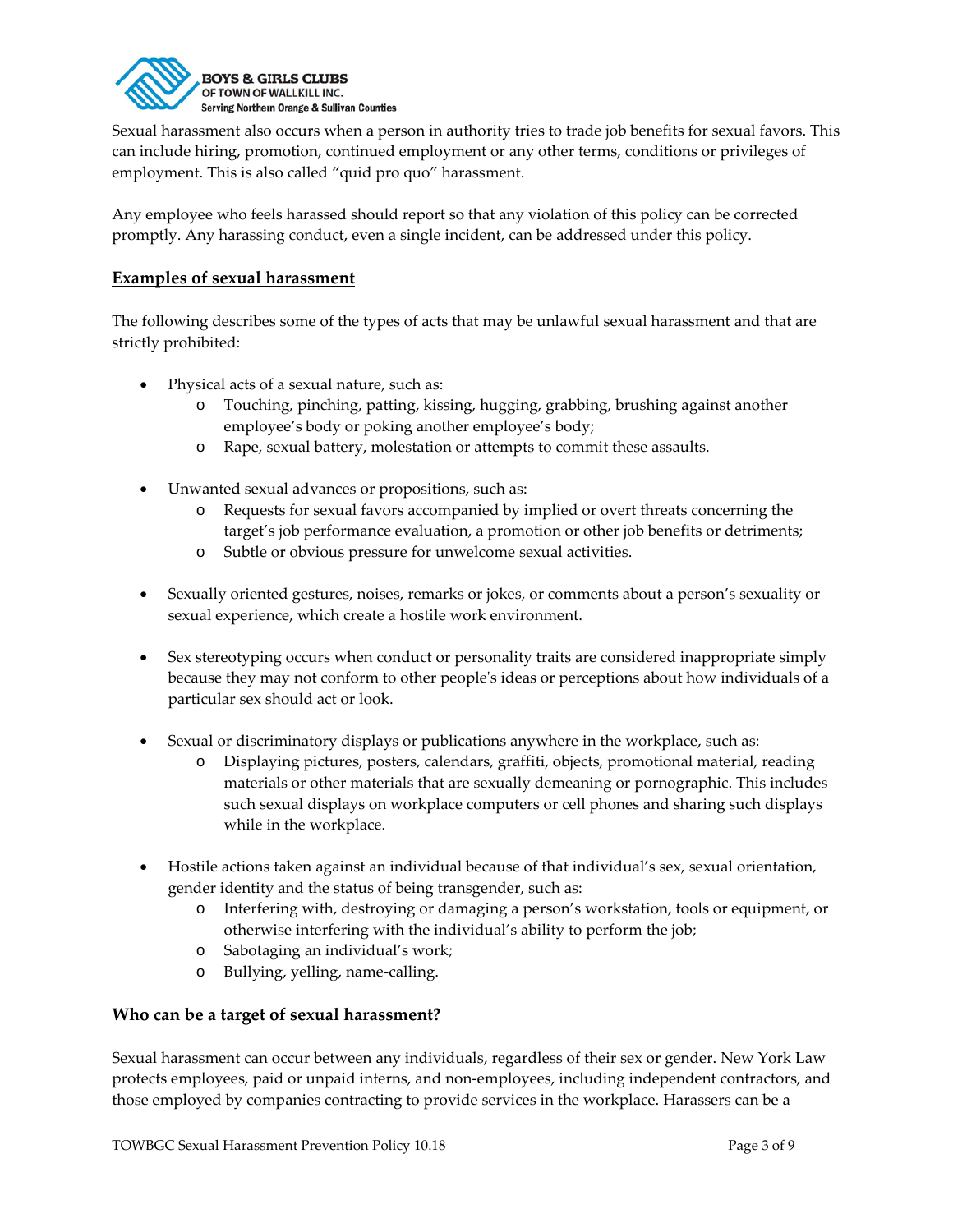

superior, a subordinate, a coworker or anyone in the workplace including an independent contractor, contract worker, vendor, client, customer or visitor.

#### **Where can sexual harassment occur?**

Unlawful sexual harassment is not limited to the physical workplace itself. It can occur while employees are traveling for business or at employer sponsored events or parties. Calls, texts, emails, and social media usage by employees can constitute unlawful workplace harassment, even if they occur away from the workplace premises, on personal devices or during non-work hours.

### **Retaliation**

Unlawful retaliation can be any action that could discourage a worker from coming forward to make or support a sexual harassment claim. Adverse action need not be job-related or occur in the workplace to constitute unlawful retaliation (e.g., threats of physical violence outside of work hours).

Such retaliation is unlawful under federal, state, and (where applicable) local law. The New York State Human Rights Law protects any individual who has engaged in "protected activity." Protected activity occurs when a person has:

- made a complaint of sexual harassment, either internally or with any anti-discrimination agency;
- testified or assisted in a proceeding involving sexual harassment under the Human Rights Law or other anti-discrimination law;
- opposed sexual harassment by making a verbal or informal complaint to management, or by simply informing a supervisor or manager of harassment;
- reported that another employee has been sexually harassed; or
- encouraged a fellow employee to report harassment.

Even if the alleged harassment does not turn out to rise to the level of a violation of law, the individual is protected from retaliation if the person had a good faith belief that the practices were unlawful. However, the retaliation provision is not intended to protect persons making intentionally false charges of harassment.

# **Reporting Sexual Harassment**

**Preventing sexual harassment is everyone's responsibility.** The Club cannot prevent or remedy sexual harassment unless it knows about it. Any employee, paid or unpaid intern or non-employee who has been subjected to behavior that may constitute sexual harassment is encouraged to report such behavior to a supervisor, manager, a Unit Director, or the Executive Director. Anyone who witnesses or becomes aware of potential instances of sexual harassment should report such behavior to a supervisor, a Unit Director, Program Director or the Executive Director.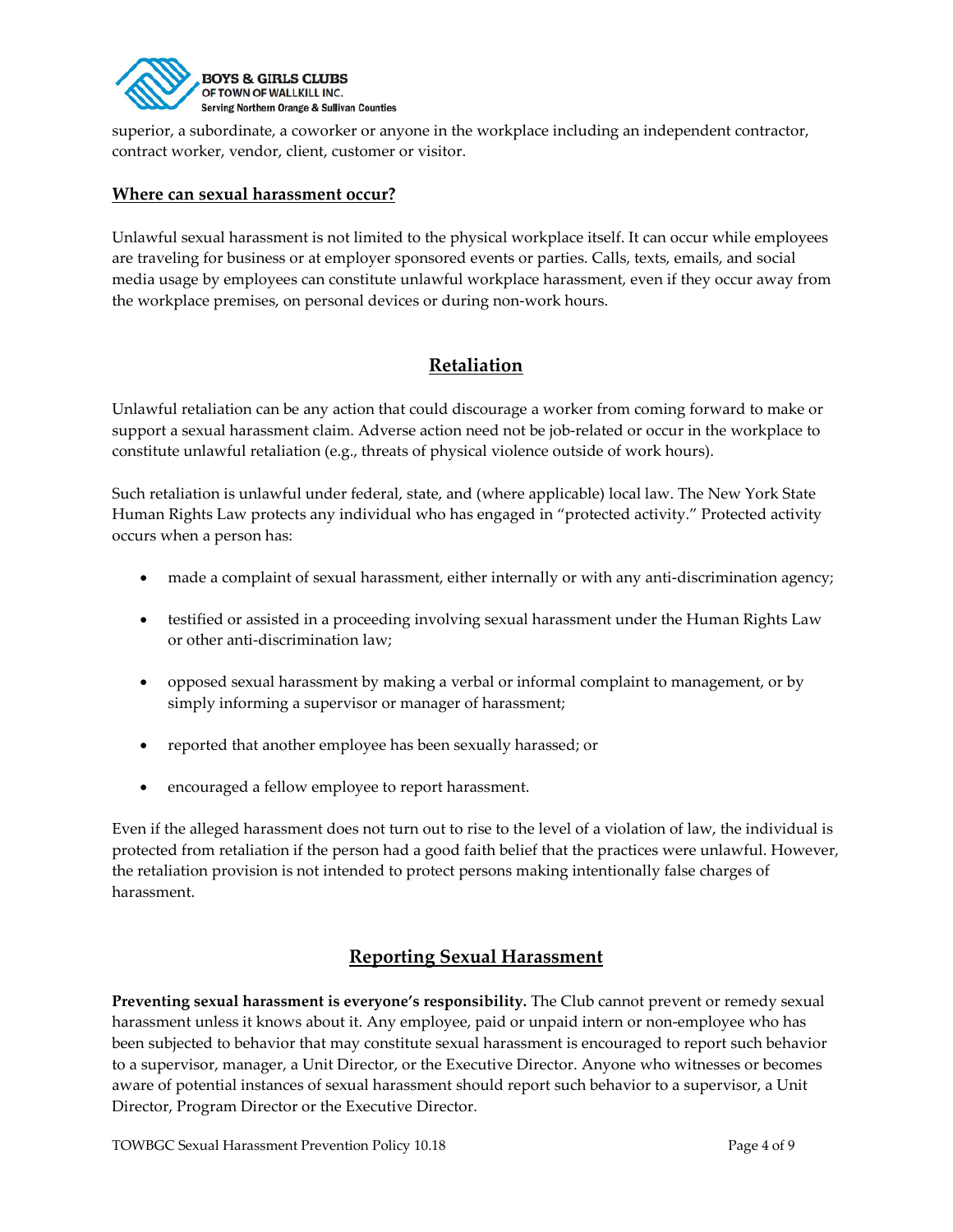

Reports of sexual harassment may be made verbally or in writing. A form for submission of a written complaint is attached to this Policy, and all employees are encouraged to use this complaint form. Employees who are reporting sexual harassment on behalf of other employees should use the complaint form and note that it is on another employee's behalf.

Employees, paid or unpaid interns or non-employees who believe they have been a target of sexual harassment may also seek assistance in other available forums, as explained below in the section on Legal Protections.

# **Supervisory Responsibilities**

All supervisors and managers who receive a complaint or information about suspected sexual harassment, observe what may be sexually harassing behavior or for any reason suspect that sexual harassment is occurring, **are required** to report such suspected sexual harassment to a Unit Director, Program Director or the Executive Director

In addition to being subject to discipline if they engaged in sexually harassing conduct themselves, supervisors and managers will be subject to discipline for failing to report suspected sexual harassment or otherwise knowingly allowing sexual harassment to continue.

Supervisors and managers will also be subject to discipline for engaging in any retaliation.

# **Complaint and Investigation of Sexual Harassment**

*All* complaints or information about sexual harassment will be investigated, whether that information was reported in verbal or written form. Investigations will be conducted in a timely manner, and will be confidential to the extent possible.

An investigation of any complaint, information or knowledge of suspected sexual harassment will be prompt and thorough, commenced immediately and completed as soon as possible. The investigation will be kept confidential to the extent possible. All persons involved, including complainants, witnesses and alleged harassers will be accorded due process, as outlined below, to protect their rights to a fair and impartial investigation.

Any employee may be required to cooperate as needed in an investigation of suspected sexual harassment. The Club will not tolerate retaliation against employees who file complaints, support another's complaint or participate in an investigation regarding a violation of this policy.

While the process may vary from case to case, investigations should be done in accordance with the following steps:

• Upon receipt of complaint, a Unit Director, Program Director or the Executive Director will conduct an immediate review of the allegations, and take any interim actions (e.g., instructing the respondent to refrain from communications with the complainant), as appropriate. If complaint is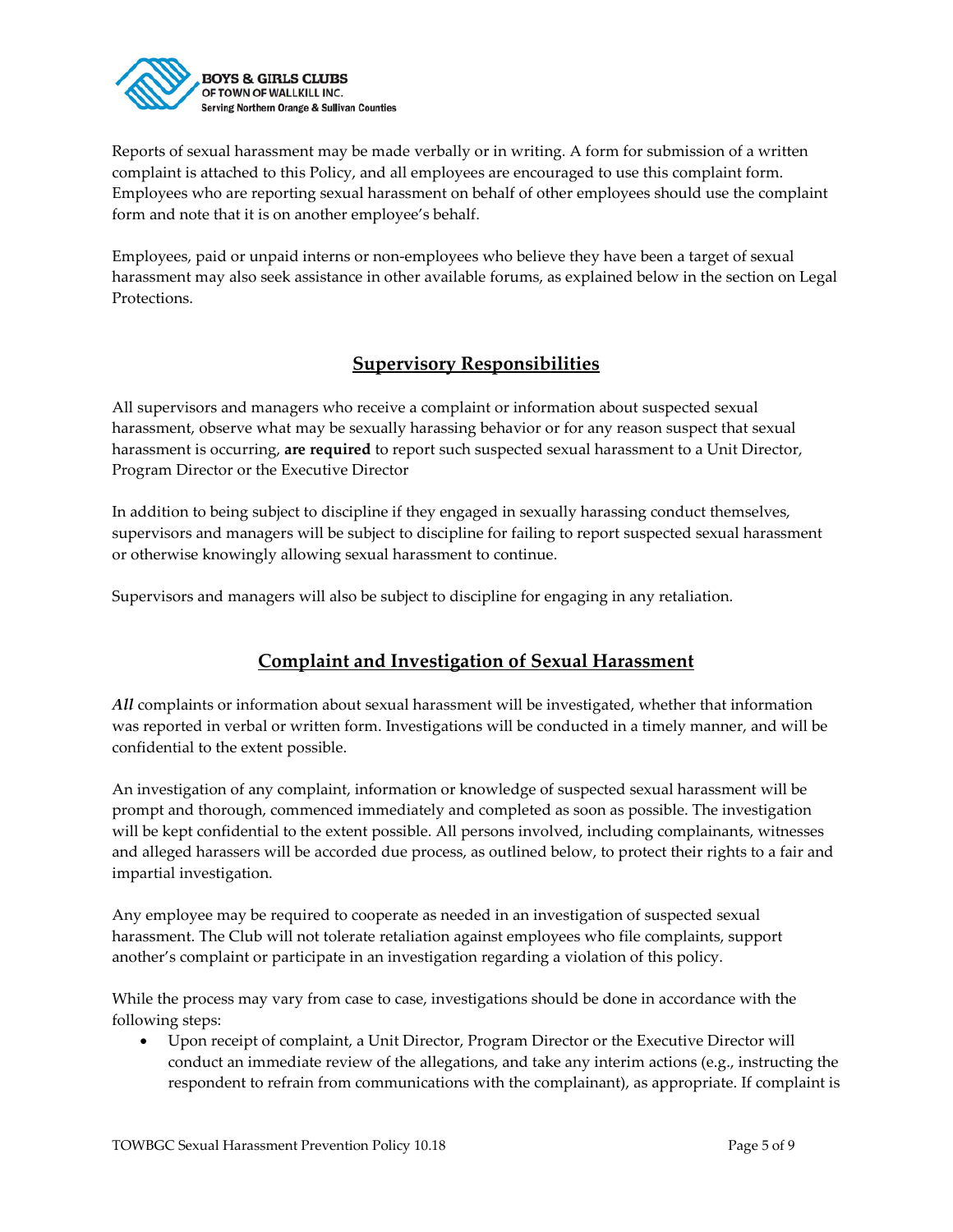

verbal, encourage the individual to complete the "Complaint Form" in writing. If he or she refuses, prepare a Complaint Form based on the verbal reporting.

- If documents, emails or phone records are relevant to the investigation, take steps to obtain and preserve them.
- Request and review all relevant documents, including all electronic communications.
- Interview all parties involved, including any relevant witnesses;
- Create a written documentation of the investigation (such as a letter, memo or email), which contains the following:
	- o A list of all documents reviewed, along with a detailed summary of relevant documents;
	- o A list of names of those interviewed, along with a detailed summary of their statements;
	- o A timeline of events;
	- o A summary of prior relevant incidents, reported or unreported; and
	- o The basis for the decision and final resolution of the complaint, together with any corrective action(s).
- Keep the written documentation and associated documents in a secure and confidential location.
- Promptly notify the individual who reported and the individual(s) about whom the complaint was made of the final determination and implement any corrective actions identified in the written document.
- Inform the individual who reported of the right to file a complaint or charge externally as outlined in the next section.

## **Legal Protections and External Remedies**

Sexual harassment is not only prohibited by the Club but is also prohibited by state, federal, and, where applicable, local law.

Aside from the internal process at the Club, employees may also choose to pursue legal remedies with the following governmental entities. While a private attorney is not required to file a complaint with a governmental agency, you may seek the legal advice of an attorney.

In addition to those outlined below, employees in certain industries may have additional legal protections.

#### **State Human Rights Law (HRL)**

The Human Rights Law (HRL), codified as N.Y. Executive Law, art. 15, § 290 et seq., applies to all employers in New York State with regard to sexual harassment, and protects employees, paid or unpaid interns and non-employees, regardless of immigration status. A complaint alleging violation of the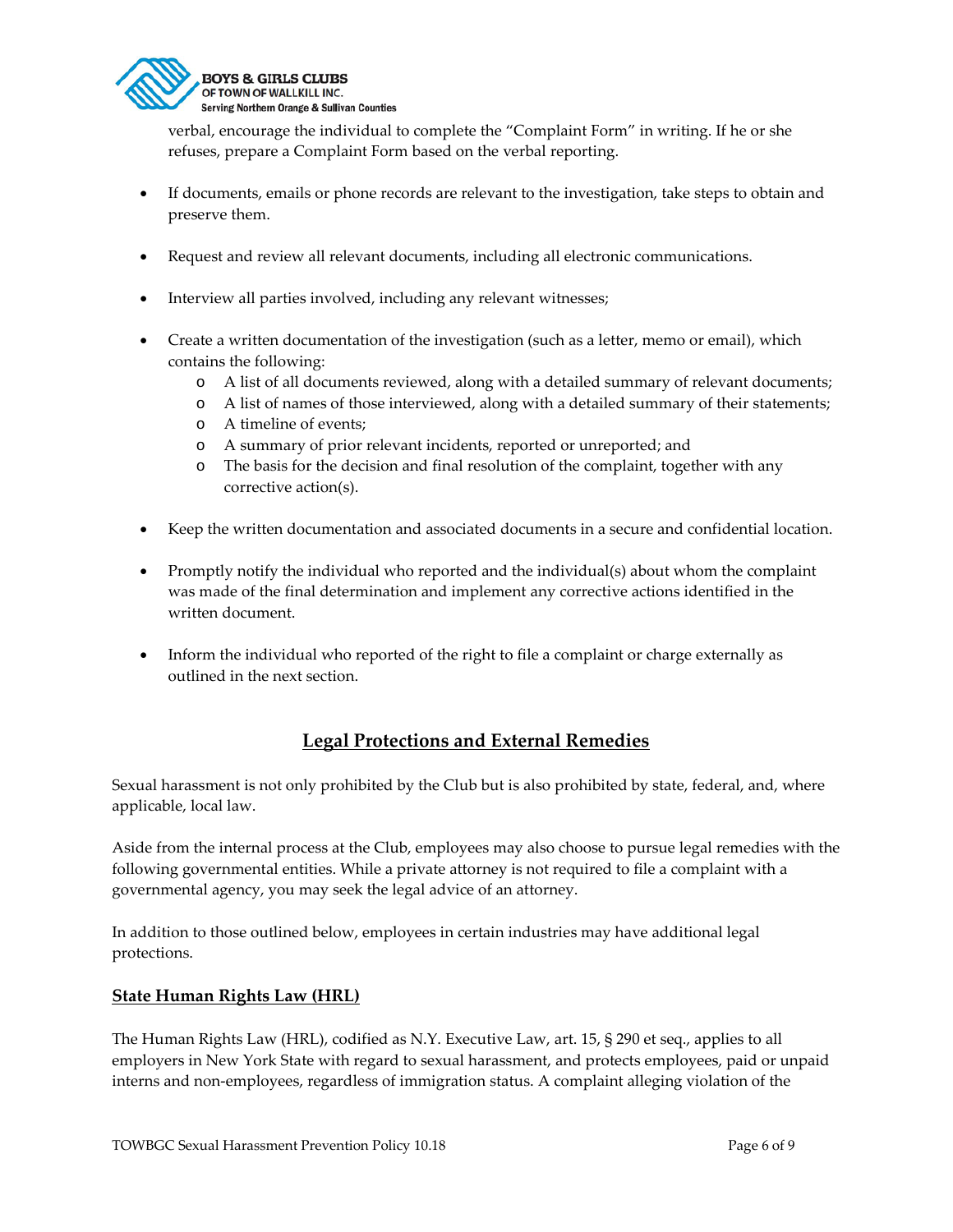

Human Rights Law may be filed either with the Division of Human Rights (DHR) or in New York State Supreme Court.

Complaints with DHR may be filed any time **within one year** of the harassment. If an individual did not file at DHR, they can sue directly in state court under the HRL, **within three years** of the alleged sexual harassment. An individual may not file with DHR if they have already filed a HRL complaint in state court.

Complaining internally to the Club does not extend your time to file with DHR or in court. The one year or three years is counted from date of the most recent incident of harassment.

You do not need an attorney to file a complaint with DHR, and there is no cost to file with DHR.

DHR will investigate your complaint and determine whether there is probable cause to believe that sexual harassment has occurred. Probable cause cases are forwarded to a public hearing before an administrative law judge. If sexual harassment is found after a hearing, DHR has the power to award relief, which varies but may include requiring your employer to take action to stop the harassment, or redress the damage caused, including paying of monetary damages, attorney's fees and civil fines.

DHR's main office contact information is: NYS Division of Human Rights, One Fordham Plaza, Fourth Floor, Bronx, New York 10458. You may call (718) 741-8400 or visit: [www.dhr.ny.gov.](http://www.dhr.ny.gov/)

Contact DHR at (888) 392-3644 or visit [dhr.ny.gov/complaint](https://dhr.ny.gov/complaint) for more information about filing a complaint. The website has a complaint form that can be downloaded, filled out, notarized and mailed to DHR. The website also contains contact information for DHR's regional offices across New York State.

### **Civil Rights Act of 1964**

The United States Equal Employment Opportunity Commission (EEOC) enforces federal antidiscrimination laws, including Title VII of the 1964 federal Civil Rights Act (codified as 42 U.S.C. § 2000e et seq.). An individual can file a complaint with the EEOC anytime within 300 days from the harassment. There is no cost to file a complaint with the EEOC. The EEOC will investigate the complaint, and determine whether there is reasonable cause to believe that discrimination has occurred, at which point the EEOC will issue a Right to Sue letter permitting the individual to file a complaint in federal court.

The EEOC does not hold hearings or award relief, but may take other action including pursuing cases in federal court on behalf of complaining parties. Federal courts may award remedies if discrimination is found to have occurred. In general, private employers must have at least 15 employees to come within the jurisdiction of the EEOC.

An employee alleging discrimination at work can file a "Charge of Discrimination." The EEOC has district, area, and field offices where complaints can be filed. Contact the EEOC by calling 1-800-669-4000 (TTY: 1-800-669-6820), visiting their website a[t www.eeoc.gov](http://www.eeoc.gov/) or via email at [info@eeoc.gov.](mailto:info@eeoc.gov)

If an individual filed an administrative complaint with DHR, DHR will file the complaint with the EEOC to preserve the right to proceed in federal court.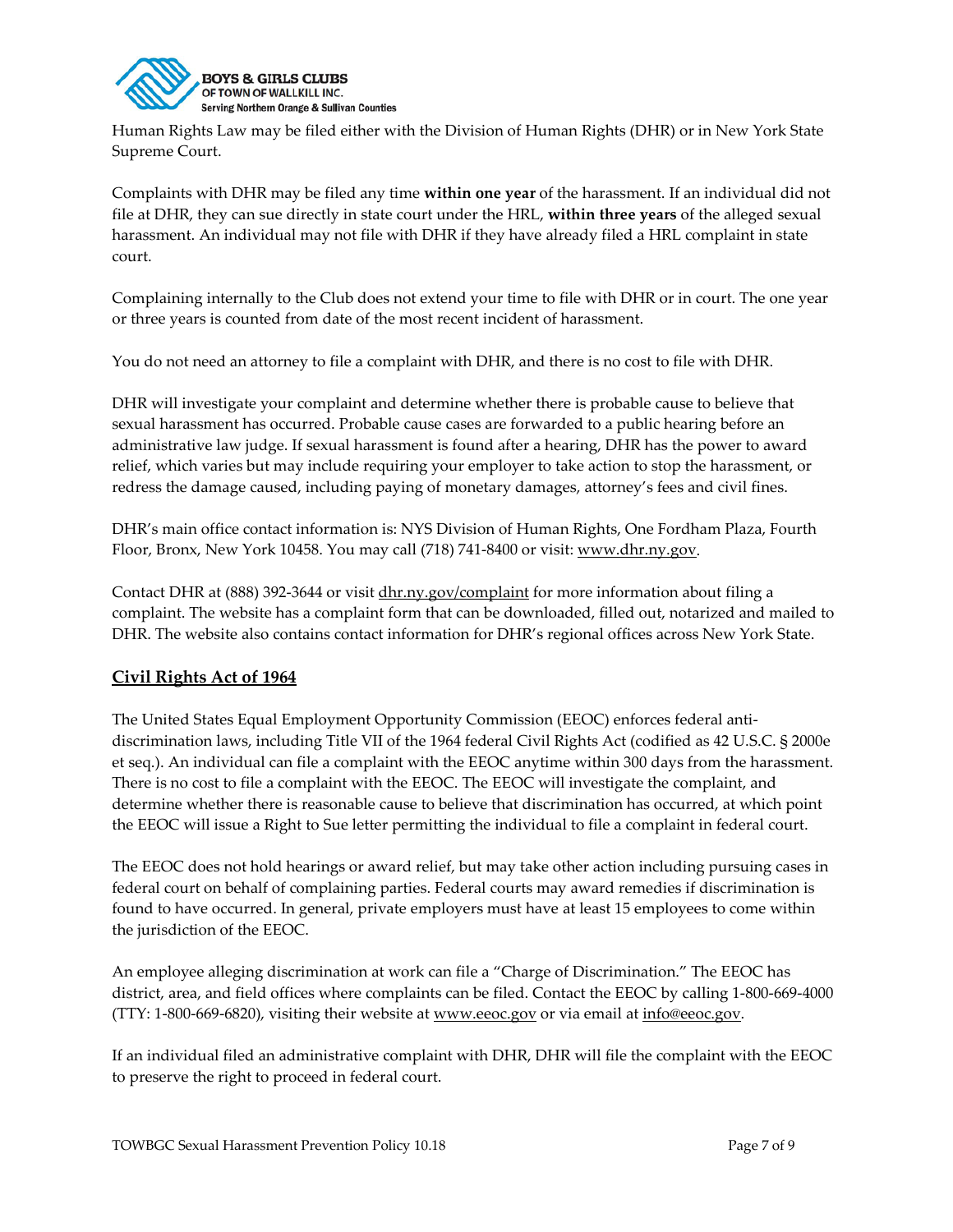

### **Local Protections**

Many localities enforce laws protecting individuals from sexual harassment and discrimination. An individual should contact the county, city or town in which they live to find out if such a law exists. For example, employees who work in New York City may file complaints of sexual harassment with the New York City Commission on Human Rights. Contact their main office at Law Enforcement Bureau of the NYC Commission on Human Rights, 40 Rector Street, 10th Floor, New York, New York; call 311 or (212) 306-7450; or visi[t www.nyc.gov/html/cchr/html/home/home.shtml.](http://www.nyc.gov/html/cchr/html/home/home.shtml)

### **Contact the Local Police Department**

If the harassment involves unwanted physical touching, coerced physical confinement or coerced sex acts, the conduct may constitute a crime. Contact the local police department.